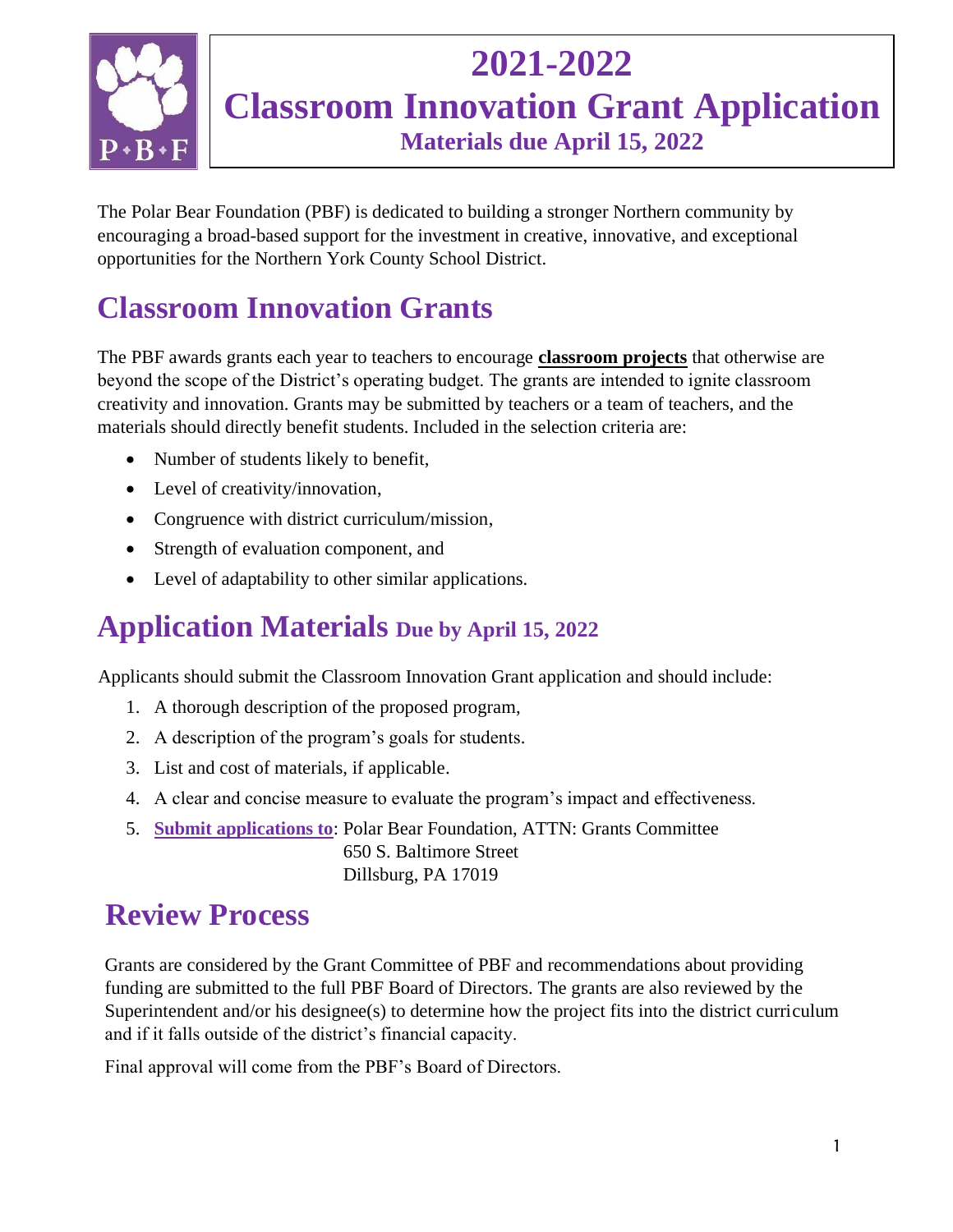#### **Grant Expectations**

Successful applicants will be required to provide:

- 1. A mid-year progress report,
- 2. A final report that includes evaluation results and summary of the impact and effectiveness of the program and how this might be adaptable to other applications.
- 3. Images of their grant "being put to use,"
- 4. Other information for publication in newsletters, local news media and/or the PBF's website.